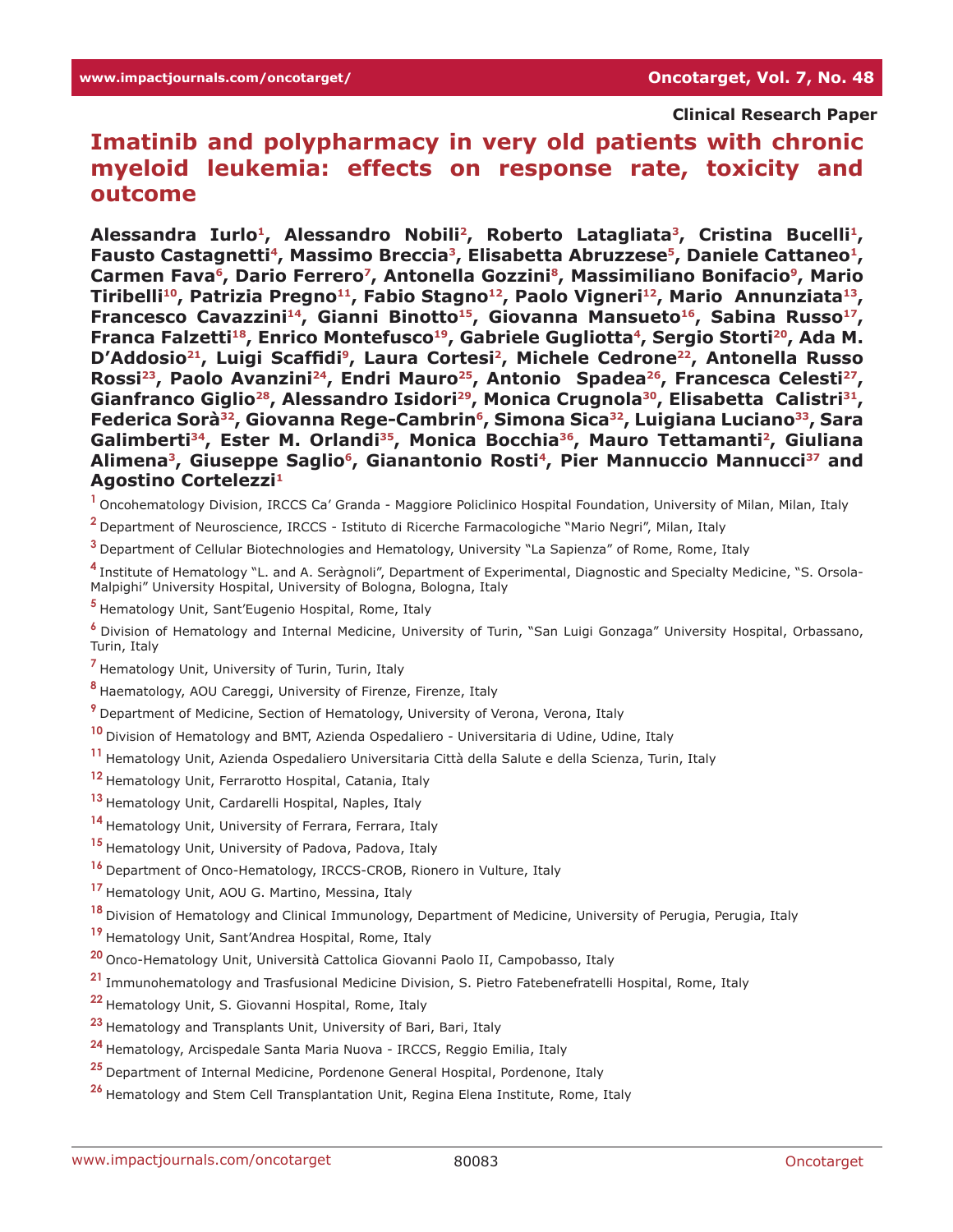- **<sup>27</sup>**Hematology Unit, Belcolle Hospital, Viterbo, Italy
- **<sup>28</sup>**Hematology Unit, Campobasso Hospital, Campobasso, Italy
- 29 Hematology Unit, Pesaro Hospital, Pesaro, Italy
- **<sup>30</sup>**Hematology and BMT Unit, Azienda Ospedaliero-Universitaria di Parma, Parma, Italy
- **31** Hematology Unit, Treviso Hospital, Treviso, Italy
- **<sup>32</sup>**Institute of Hematology, Università Cattolica Sacro Cuore, Rome, Italy
- **<sup>33</sup>**Hematology Unit, ''Federico II'' Hospital, University of Naples, Naples, Italy
- **<sup>34</sup>**Department of Clinical and Experimental Medicine, Section of Hematology University of Pisa, Pisa, Italy
- **<sup>35</sup>**Oncology-Hematology Department, Hematology Unit, Fondazione IRCCS Policlinico San Matteo, Pavia, Italy
- **<sup>36</sup>**Hematology Unit, Azienda Ospedaliera Universitaria Senese and University of Siena, Siena, Italy

**<sup>37</sup>**Angelo Bianchi Bonomi Hemophilia and Thrombosis Center, IRCCS Ca' Granda - Maggiore Policlinico Hospital Foundation and University of Milan, Milan, Italy

*Correspondence to: Alessandra Iurlo, email: aiurlo@policlinico.mi.it*

*Keywords*: chronic myeloid leukemia; comorbidities; imatinib; old patients; polypharmacy *Received: June 07, 2016 Accepted: July 13, 2016 Published: August 27, 2016*

### **ABSTRACT**

**Background: About 40% of all patients with chronic myeloid leukemia are currently old or very old. They are effectively treated with imatinib, even though underrepresented in clinical studies. Furthermore, as it happens in the general population, they often receive multiple drugs for associated chronic illnesses. Aim of this study was to assess whether or not in imatinib-treated patients aged >75 years the exposure to polypharmacy (5 drugs or more) had an impact on cytogenetic and molecular response rates, event-free and overall survival, as well as on hematological or extra-hematological toxicity.**

**Methods: 296 patients at 35 Italian hematological institutions were evaluated.**

**Results: Polypharmacy was reported in 107 patients (36.1%), and drugs more frequently used were antiplatelets, diuretics, proton pump inhibitors, ACE-inhibitors, beta-blockers, calcium channel blockers, angiotensin II receptors blockers, statins, oral hypoglycemic drugs and alpha blockers. Complete cytogenetic response was obtained in 174 patients (58.8%), 78 (26.4%) within 6 month, 63 (21.3%) between 7 and 12 months. Major molecular response was obtained in 153 patients (51.7%), 64 (21.6%) within the 12 month. One hundred and twenty-eight cases (43.2%) of hematological toxicity were recorded, together with 167 cases (56.4%) of extra-hematological toxicity. Comparing patients exposed to polypharmacy to those without, no difference was observed pertaining to the dosage of imatinib, cytogenetic and molecular responses and hematological and extra-hematological toxicity.**

**Conclusion: Notwithstanding the several interactions reported in the literature between imatinib and some of the medications considered herewith, this fact does not seem to have a clinical impact on response rate and outcome.**

#### **INTRODUCTION**

Chronic myeloid leukemia (CML) has an annual incidence of 1.1-1.8 cases per 100,000 adults, accounting for 15-20% of newly diagnosed cases of leukemia in adults [1]. The median age at diagnosis is 50-60 years, with a peak at 70-74 years [2]. Thus, a significant proportion of CML patients are old or very old. In the past the primary aim of treatment in this subset of patients was to contain the leukemic mass, because older patients had no access to appropriate therapies like interferon or allogeneic bone

marrow transplantation [3]. Patients' prognosis changed dramatically with the development of tyrosine kinase inhibitors (TKIs). This targeted approach has markedly increased the survival of CML patients, which is now approaching that of the general population [1, 4, 5].

Even though a relevant proportion of CML patients are old or very old, they are generally underrepresented in clinical trials [2]. Moreover, older TKItreated patients suffer from comorbidities, whose number is usually higher in patients aged 75 years or more [6]. Several studies have established that multimorbidity is an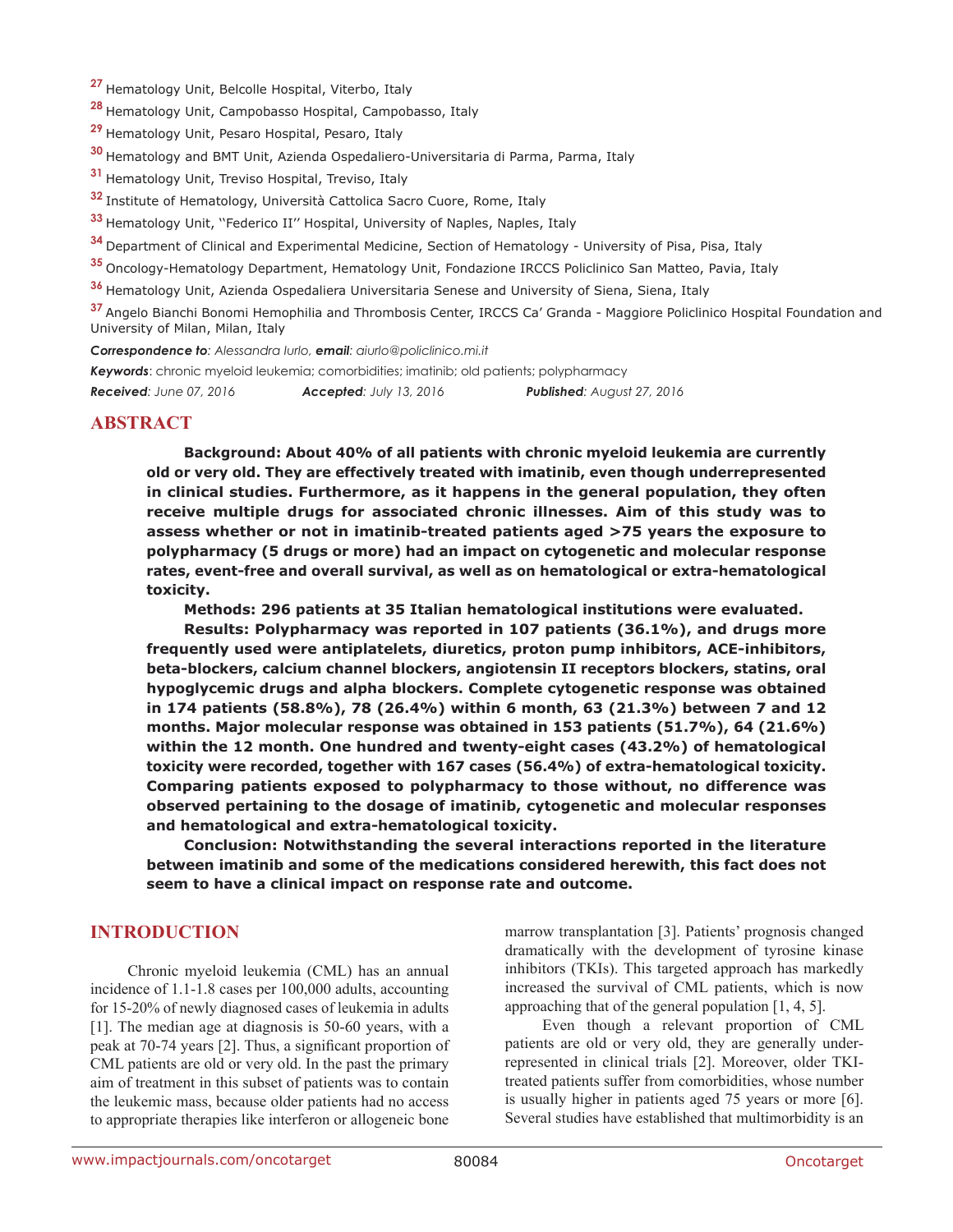| <b>Variables</b>                                                    | <b>Overall cohort</b><br>(n. 296) | $\frac{0}{0}$ | No polypharmacy (A)<br>$(N$ of drugs $0-4)$<br>(n. 189) | $\frac{0}{0}$ | On polypharmacy<br>(B)<br>(N of drugs $>5$ )<br>(n. 107) | $\frac{0}{0}$ | $A \nu S$<br>$p$ value |  |  |
|---------------------------------------------------------------------|-----------------------------------|---------------|---------------------------------------------------------|---------------|----------------------------------------------------------|---------------|------------------------|--|--|
| Male, $n$ $(\%)$                                                    | 152                               | 51.4          | 95                                                      | 50.3          | 57                                                       | 53.3          | 0.61                   |  |  |
| Mean age $\pm$ SD                                                   | $79.4 \pm 3.7$                    |               | $79.0 \pm 3.6$                                          |               | $80.1 \pm 3.7$                                           |               | 0.01                   |  |  |
| Clinical parameters                                                 |                                   |               |                                                         |               |                                                          |               |                        |  |  |
| Sokal score, n (%)                                                  |                                   |               |                                                         |               |                                                          |               |                        |  |  |
| Low                                                                 | $\overline{4}$                    | 1.4           | $\overline{3}$                                          | 1.6           | $\mathbf{1}$                                             | 0.9           |                        |  |  |
| Intermediate                                                        | 187                               | 63.2          | 116                                                     | 61.4          | 71                                                       | 66.4          | 0.83                   |  |  |
| High                                                                | 83                                | 28.0          | 55                                                      | 29.1          | 28                                                       | 26.2          |                        |  |  |
| Not available                                                       | 22                                | 7.4           | 15                                                      | 7.9           | $\tau$                                                   | 6.5           |                        |  |  |
| Imatinib dosage, $n$ (%)                                            |                                   |               |                                                         |               |                                                          |               |                        |  |  |
| $<$ 400 mg/day                                                      | 103                               | 34.8          | 61                                                      | 32.3          | 42                                                       | 39.3          | 0.22                   |  |  |
| $>400$ mg/day                                                       | 193                               | 65.2          | 128                                                     | 67.7          | 65                                                       | 60.7          |                        |  |  |
| CCI, $n$ $(\frac{9}{6})$                                            |                                   |               |                                                         |               |                                                          |               |                        |  |  |
| $\boldsymbol{0}$                                                    | 105                               | 35.5          | 79                                                      | 41.8          | 26                                                       | 24.3          |                        |  |  |
| $\,1\,$                                                             | 74                                | 25.0          | 47                                                      | 24.9          | 27                                                       | 25.2          | 0.004                  |  |  |
| $2+$                                                                | 117                               | 39.5          | 63                                                      | 33.3          | 54                                                       | 50.5          |                        |  |  |
|                                                                     | Concomitant drugs                 |               |                                                         |               |                                                          |               |                        |  |  |
| Antihypertensives,<br>$n(^{0}/_{0})$                                | 214                               | 72.3          | 117                                                     | 61.9          | 97                                                       | 90.7          | < 0.0001               |  |  |
| Diuretics, $n$ (%)                                                  | 123                               | 41.6          | 51                                                      | 27.0          | 72                                                       | 67.3          | < 0.0001               |  |  |
| ACE inhibitors, n (%)                                               | 81                                | 27.4          | 40                                                      | 21.2          | 41                                                       | 38.3          | 0.0015                 |  |  |
| Beta-blockers, n (%)                                                | 59                                | 19.9          | 18                                                      | 9.5           | 41                                                       | 38.3          | < 0.0001               |  |  |
| Calcium channel blockers,<br>$n(^{0}/_{0})$                         | 57                                | 19.3          | 25                                                      | 13.2          | 32                                                       | 29.9          | 0.0005                 |  |  |
| Angiotensin II receptor<br>blockers, $n$ $\left(\frac{9}{6}\right)$ | 55                                | 18.6          | 24                                                      | 12.7          | 31                                                       | 29.0          | 0.0005                 |  |  |
| Alpha blockers, n (%)                                               | 27                                | 9.1           | 9                                                       | 4.8           | 18                                                       | 16.8          | 0.0005                 |  |  |
| Antiplatelet agents,<br>$n (\frac{9}{6})$                           | 144                               | 48.6          | 70                                                      | 37.0          | 74                                                       | 69.2          | < 0.0001               |  |  |
| Proton pump inhibitors, n<br>$(\%)$                                 | 122                               | 41.2          | 52                                                      | 27.5          | $70\,$                                                   | 65.4          | < 0.0001               |  |  |
| Statins, $n$ $(\%)$                                                 | 43                                | 14.5          | 15                                                      | 7.9           | $28\,$                                                   | 26.2          | < 0.0001               |  |  |
| Oral hypoglycemic drugs,<br>$n(\%)$                                 | 40                                | 13.5          | 18                                                      | 9.5           | 22                                                       | 20.6          | 0.007                  |  |  |
| Clinical outcomes                                                   |                                   |               |                                                         |               |                                                          |               |                        |  |  |
| $CCyR, n$ $(\frac{9}{0})$                                           | 174                               | 58.8          | 113                                                     | 59.8          | 61                                                       | 57.0          | 0.69                   |  |  |
| CCyR within 6 months, n<br>$(\%)$                                   | 78                                | 26.4          | 49                                                      | 25.9          | 29                                                       | 27.1          | 0.57                   |  |  |
| $CCyR$ 7 to 12 months, n<br>$(\%)$                                  | 63                                | 21.3          | 42                                                      | 22.2          | 21                                                       | 19.6          | 0.80                   |  |  |
| MMR, $n$ $\left(\frac{9}{6}\right)$                                 | 153                               | 51.7          | 93                                                      | 49.2          | 60                                                       | 56.1          | 0.49                   |  |  |
| Hematological toxicity, n<br>$\binom{0}{0}$                         | 126                               | 42.6          | 79                                                      | 41.8          | 47                                                       | 43.9          | 0.72                   |  |  |
| Extra-hematological<br>toxicity, $n$ $(\%)$                         | 167                               | 56.4          | 107                                                     | 56.6          | 60                                                       | 56.1          | 0.92                   |  |  |

**Table 1: General characteristics of 296 chronic-phase CML patients, overall and according to the exposure or not to polypharmacy.**

Abbreviations: SD=standard deviation; CCI=Charlson Comorbidity Index; CCyR=Complete Cytogenetic Response; MMR=Major Molecular Response.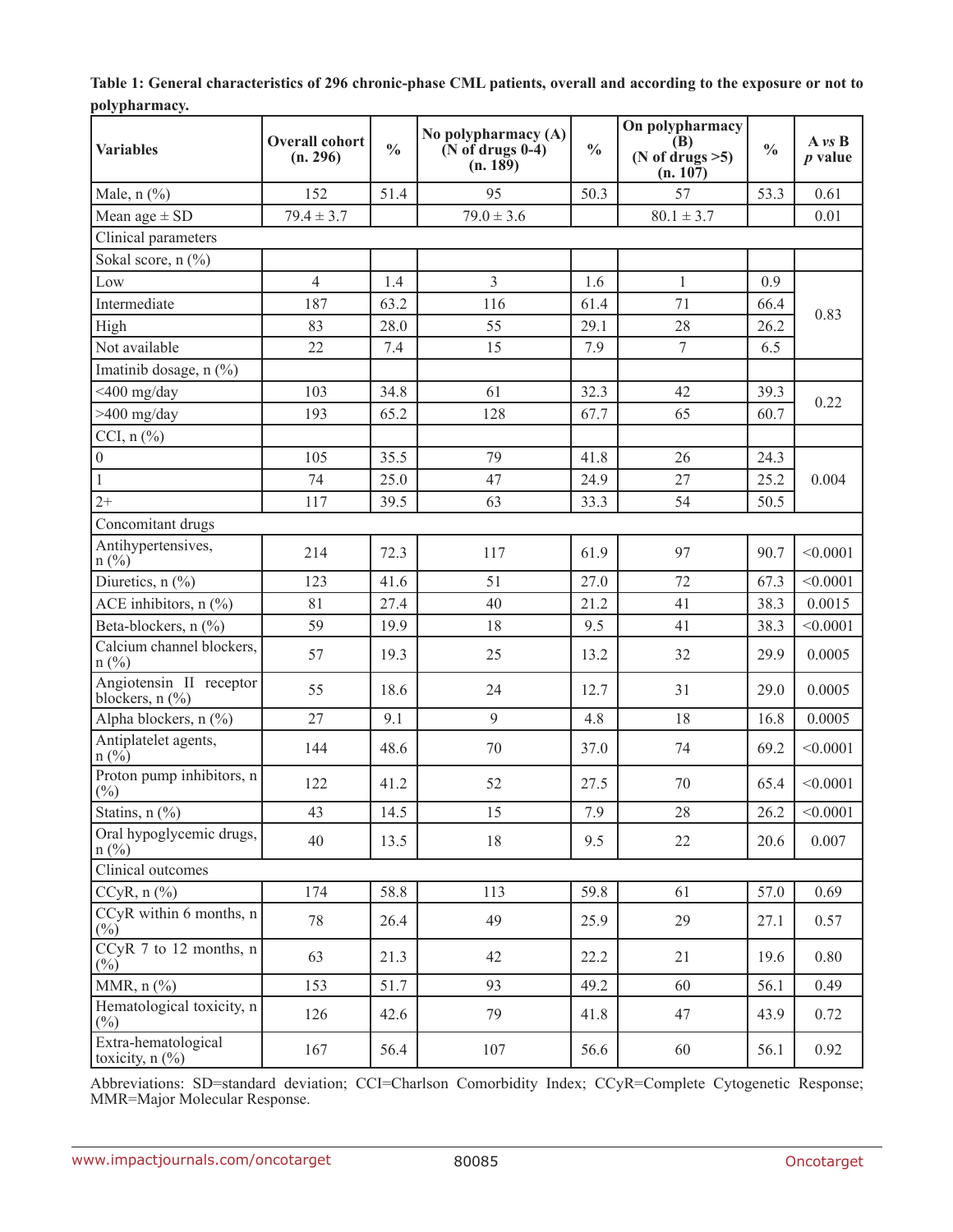independent predictor of all-cause mortality [7-9]: more specifically, a recent study by Saussele et al. [6] on the influence of comorbidities on the outcome of 1519 CML patients found a strong negative association between comorbidities at diagnosis and overall survival (OS), even though comorbidities had no impact on treatment success. Furthermore, Efficace et al. [10] reported that comorbidities have a critical impact also on the healthrelated quality of life of these patients, particularly on general health, pain, physical functioning and vitality.

Due to multiple concomitant diseases, medication intake usually increases in older people, so that polypharmacy, a well-known risk factor for drug-drug interactions (DDIs) and adverse drug reactions (ADR), is highly prevalent. In older people, these risks are also increased because ageing is often accompanied by physiological changes in the pharmacokinetic (PK) and pharmacodynamic processes [11, 12]. In older CML cases exposed to polypharmacy, the use of TKIs may be another risk factor for DDIs, because these drugs are extensively metabolized by cytochrome (CYP) P450.

In addition, some TKIs are substrates or inhibitors of the drug transporter P-glycoprotein (PgP) and the organic cation transporter 1 (hOCT1). In particular, imatinib is metabolized primarily by the CYP 3A4 isoenzyme and is a substrate for hOCT1, PgP and breast cancer resistance protein (BCRP). The classes of drugs most commonly involved in DDIs with TKIs, and specifically with imatinib, are anticoagulants, proton pump inhibitors (PPI), antiplatelet agents, calcium channel blockers, statins, antiarrhythmic drugs, beta-blockers, digoxin, macrolides, azoles, rifampicin, dexamethasone and levothyroxine [13]. As a result of the effect of potential DDIs between concomitantly administered drugs, a standard regimen of TKIs may produce different levels of circulating and intracellular drug concentrations. Thus, a patient could on one hand have a low response to TKI due to subtherapeutic drug exposure or on the other hand develop TKI toxicity in case of overexposure. However, data specifically on concomitant medications in CML are not reported in the literature.

With this background, the aim of this study was to assess if in CML patients aged 75 years or more and imatinib-treated the exposure to polypharmacy had an impact on such main clinical outcomes as cytogenetic and molecular response rates, event-free survival (EFS) and OS, as well as on hematological or extra-hematological toxicity.

### **RESULTS**

Two hundred and ninety-six very old patient with chronic-phase CML treated with imatinib were evaluated. Table 1 summarizes the characteristics of the whole cohort and of patients exposed to polypharmacy (5 or more drugs) compared with those not exposed to polypharmacy (less than 5 drugs).

In the overall cohort, mean age at diagnosis was 79.4 (± 3.7 SD) years, 152 (51.4%) were males, 83 (28%) were Sokal high risk and 103 (34.8%) were treated with reduced dose imatinib (< 400 mg/day). Seventy-one patients (24%) received other treatments before imatinib, mainly hydroxyurea (62 patients; 20.9%) and/or interferon (9 patients; 3%).

Polypharmacy was present in 107 patients (36.1%), and the concomitant drugs more frequently used were antiplatelet agents taken by 152 patients (51.4%), followed by diuretics and PPIs in 125 (42.3%), ACE-inhibitors in 83 (28%), beta-blockers in 61 (20.6%), calcium channel blockers in 59 (19.9%), angiotensin II receptor blockers (ARB) in 57 (19.3%), statins in 44 (14.9%), oral hypoglycemic drugs in 38 (12.8%) and alpha blockers in 31 (10.5%).

Complete cytogenetic response was obtained in 174 patients (58.8%), 78 (26.4%) within 6 month, 63 (21.3%) between 7 and 12 months, and the remaining patients after 12 months. Major molecular response (MMR) was obtained in 153 patients (51.7%), of whom 64 (21.6%) within the  $12<sup>th</sup>$  month. However, differently from molecular analyses, a cytogenetic evaluation was not available in 58 patients (19.6%). One hundred and twenty-eight cases (43.2%) of hematological toxicity were recorded, together with 167 cases (56.4%) of extrahematological toxicity.

Comparing patients exposed to polypharmacy with those without polypharmacy, a statistically significant difference between the two groups was observed for age and comorbidities. No difference was found in the two groups pertaining to the dosage of imatinib, cytogenetic and molecular responses and hematological and extrahematological toxicity (Table 1).

According to the starting dosage of imatinib, 193 patients (65.2%) were treated with 400 mg/day or more. The comparison of characteristics of patients treated with less than 400 mg/day and those treated with 400 mg/day or more showed a statistically significant difference only for age, concomitant use of antiplatelet and oral hypoglycemic agents, as well as for cytogenetic response by 12 months (Table 1S).

At multivariable logistic regression analysis (Table 2), polypharmacy was not associated at any time point with cytogenetic response, molecular response and hematological and extra-hematological toxicity. Furthermore, the exposure to polypharmacy failed to affect patient outcomes (EFS  $p = 0.79$ ; OS  $p = 0.74$ ) (Figure 1a and 1b), even though we confirmed the impact that comorbidities had on EFS  $(p = 0.001)$  or OS  $(p <$ 0.001) (Figure 1S.a and 1S.b).

Finally, the exposure to multiple concomitant drugs (in particular, classes of antihypertensives, antiplatelet agents, PPIs, statins or oral hypoglycemic drugs) had no statistically significant effect on OS, EFS, cytogenetic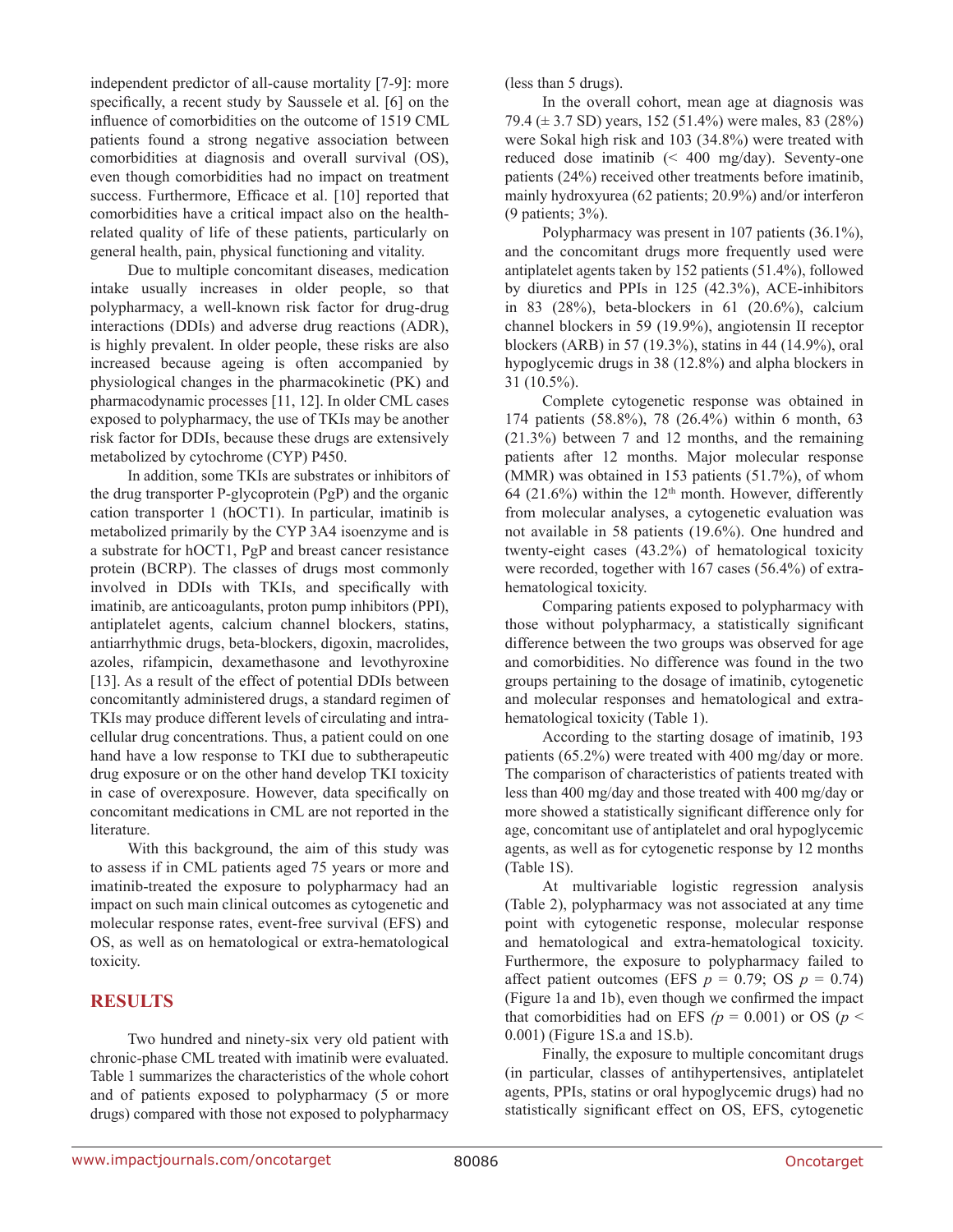**Table 2: Response rate and toxicity of 296 chronic-phase CML patients aged 75 years or older according to the exposure or not to polypharmacy.**

| <b>Clinical outcomes</b>              | Patients (n. 296)                                   |                                                |                                  |                               |  |  |  |  |
|---------------------------------------|-----------------------------------------------------|------------------------------------------------|----------------------------------|-------------------------------|--|--|--|--|
|                                       | No polypharmacy<br>$(N$ of drugs $0-4)$<br>(n. 192) | Polypharmacy<br>(N of drugs $>5$ )<br>(n. 104) | <b>Univariate</b><br>OR (95% CI) | Multivariable*<br>OR (95% CI) |  |  |  |  |
| CCyR within 6 months, $n$ (%)         | 50(26)                                              | 28(26.9)                                       | $0.81(0.46-1.43)$                | $(0.96(0.86-1.09))$           |  |  |  |  |
| CCyR 7 to 12 months, $n$ (%)          | 43(22.4)                                            | 20(19.2)                                       | $0.91(0.53-1.56)$                | $0.96(0.86-1.08)$             |  |  |  |  |
| MMR, $n$ $\left(\frac{9}{6}\right)$   | 93 (48.4)                                           | 60(57.7)                                       | $0.84(0.51-1.38)$                | $1.00(0.90-1.11)$             |  |  |  |  |
| Hematological toxicity, $n$ (%)       | 80(41.7)                                            | 46(44.2)                                       | $0.93(0.57-1.52)$                | $1.03(0.93-1.14)$             |  |  |  |  |
| Extra-hematological toxicity, $n$ (%) | 108(56.3)                                           | 59 (56.7)                                      | $1.33(0.82 - 2.17)$              | $1.05(0.95-1.17)$             |  |  |  |  |

Abbreviations: OR=Odds Ratio; CCyR=complete cytogenetic response; MMR=major molecular response.

\* Adjusted for age and sex.



**Figure 1: a.** Event-free survival according to the exposure or not to polypharmacy. **b**. Overall survival according to the exposure or not to polypharmacy.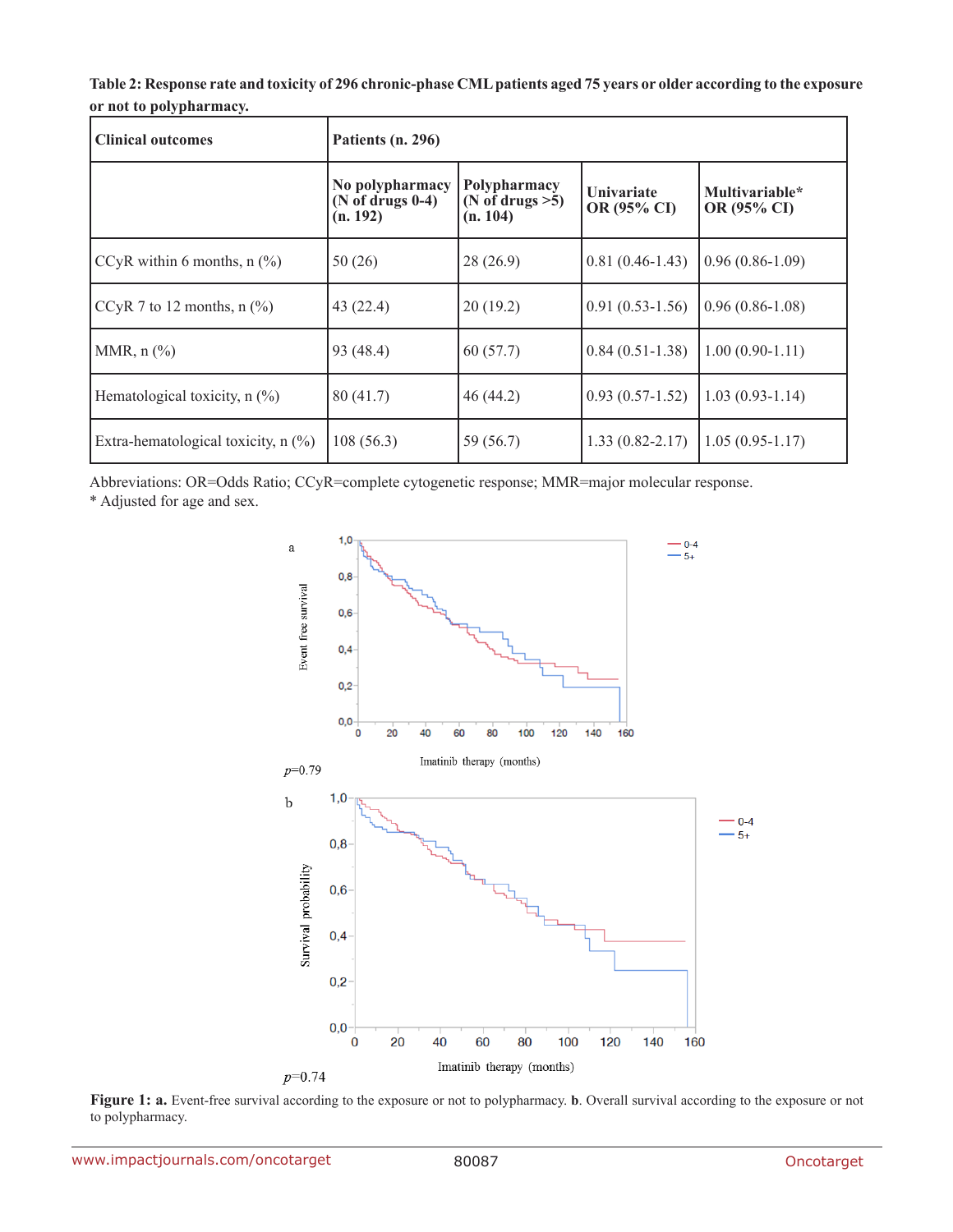response at any time-point, molecular response and hematological and extra-hematological toxicity (Table 2S).

### **DISCUSSION**

Imatinib is a very effective treatment also for older CML patients in chronic phase, allowing high response rates and survival, comparable to those observed in the younger [14]. However, several older patients actually receive a starting dose of imatinib < 400 mg/day, i.e. lower than the standard dose, owing to worse performance status compared to younger ones [15].

While the prognostic impact of comorbidities on CML has been previously studied, establishing their strong negative influence [6, 16], there are no data concerning the role that multiple drugs may have regarding response rate or outcome during imatinib therapy in very old CML patients. Indeed, there is a list of observed or potential DDIs between first and second generation TKIs (imatinib, dasatinib and nilotinib) and commonly used drugs which are concomitantly prescribed [13, 17], but this list is mainly the result of meta-analyses regarding *in vitro* studies rather than of *in vivo* studies. To address this issue, we retrospectively evaluated a large cohort of 296 patients from 35 Italian hematological centers aged 75 years or more at the time of imatinib start. Our data show that in 36.1% of these cases 5 or more concomitant drugs were regularly co-prescribed, and that diuretics, beta-blockers and statins were the most frequently used [18].

The achievement of CCyR at 6 and 12 months and of MMR were not influenced by the number and type of concomitant drugs. Similarly, the incidence and type of reported ADRs were not apparently influenced by the type and number of co-treatments. This is perhaps due to the variety of conditions in which combination therapies were analyzed, adding a level of treatment complexity owing to overlapping PK interactions (i.e. absorption, distribution, metabolism) [19]. Most importantly, at variance with comorbidities that did significantly influence patient outcome also in the present cohort, concomitant drugs and single classes of drugs failed to affect EFS or OS in old CML patients.

This is the first study which specifically considers the prognostic significance of TKIs and concomitant drug exposure in a large population of very old CML patients outside the context of a prospective clinical trial. However, we are aware that our study has some limitations: namely, its retrospective nature and the lack of information regarding the severity of the comorbidities, the latter due to the fact that they were evaluated by means of Charlson Comorbidity Index (CCI).

Notwithstanding the several PK interactions reported in the literature between imatinib and some of the medications considered herewith [13, 17], this does not seem to have a clinical impact on the response rate and outcome also in a real-life setting. Thus, we believe

that an older age and a worse performance status are still fully compatible with TKIs use (and effectiveness), at variance with more aggressive cytotoxic treatments actually used in other hematological malignancies. Our findings may represent useful information for clinicians, allowing them to manage their very old CML patients in chronic phase in the best possible way. More specifically, it should be further considered that efficacy and safety of different co-prescribed drugs can be up- or downregulated by imatinib: for example, imatinib enhances the pharmacologic effects and possibly toxicity of cyclosporin, simvastatin, metoprolol, calcium channel blockers such as verapamil and diltiazem, amiodarone, and quinidine [13]. Therefore, in patients taking imatinib, these drugs should be either tapered or replaced by safer alternatives.

In conclusion, the prognosis of very old CML cases depended more on their comorbidities than on the number of drugs taken. Furthermore, a larger number of CML patients will have a life expectancy similar to that of general population, and this mainly due to TKIs treatment.

With this study we did underline the safety and efficacy of imatinib also in this subset of patients. It could be interesting to evaluate also the impact of second generation TKIs (dasatinib, nilotinib and bosutinib).

# **MATERIALS AND METHODS**

#### **Patients**

In the frame of this observational study 35 Italian hematological centers were asked to retrospectively collect data on all CML patients on chronic phase admitted from January 2002 to October 2015, provided they were aged 75 years or more at the time of imatinib start.

#### **Methods**

All the following data were collected at baseline before imatinib initiation: sociodemographic and hematological variables, type and number of concomitant diseases and drugs and initial dose of imatinib. Any diagnosed clinical condition requiring a specific and chronic treatment was considered a concomitant disease and assessed as defined in the CCI [20]. Hematological and extra-hematological toxicities were graded according to the WHO scale, but for the purpose of this study only severe toxicities were considered in the analysis.

We defined polypharmacy according to the REPOSI registry as exposure of a CML patient to five or more different medications in addition to imatinib [21]. In particular, we analyzed the effects of drugs that may have a potential risk of interaction with imatinib, such as antihypertensives, ACE-inhibitors, beta-blockers, calcium channel blockers, ARB, antiplatelet agents, PPI, statins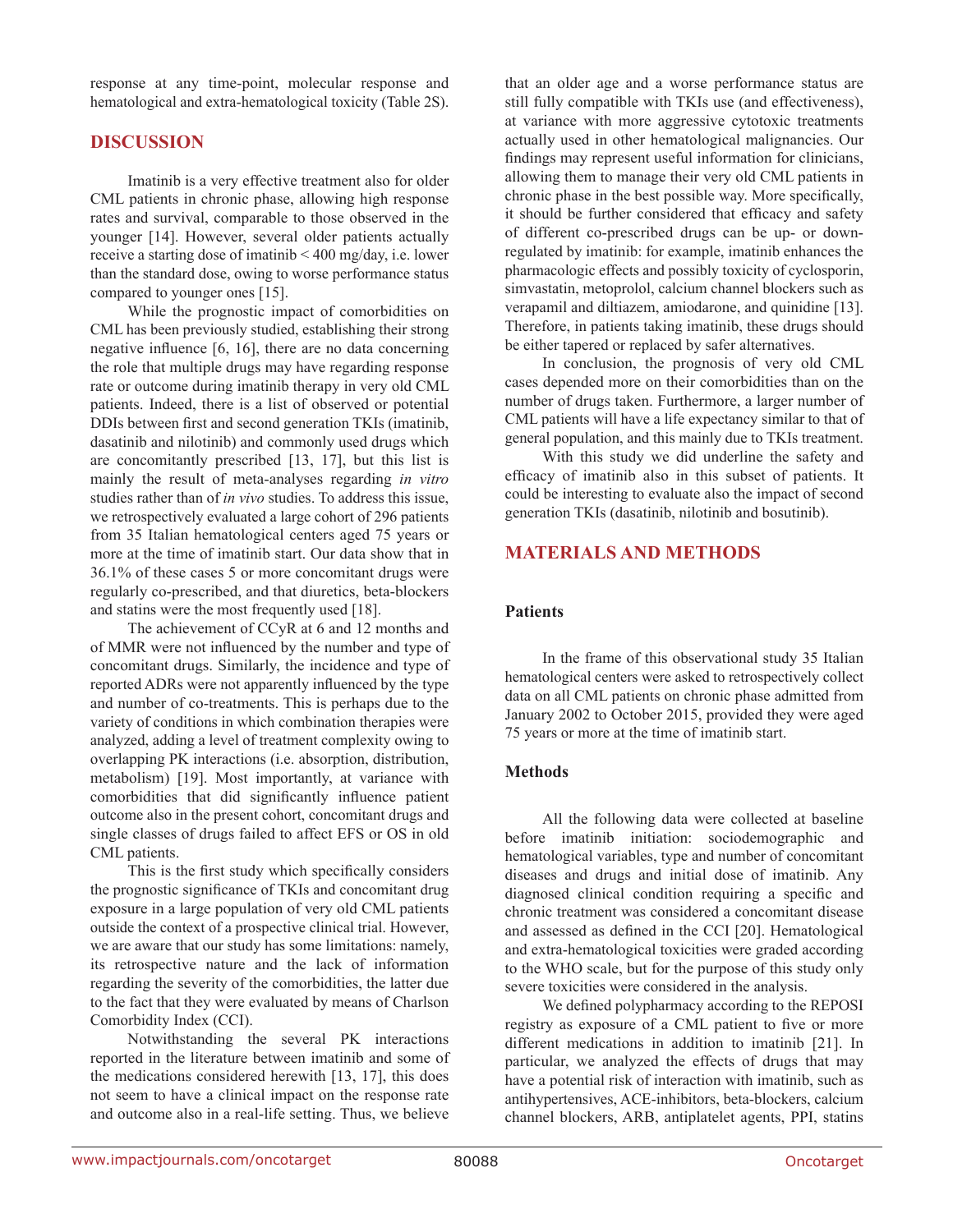and oral hypoglycemic drugs [13].

Monitoring and responses followed the current European LeukemiaNet recommendations [22-24].

Overall survival was calculated from the date of imatinib start until death due to any cause. Event-free survival was calculated from the date of imatinib start to any of the following events: primary hematological resistance to imatinib, definitive imatinib discontinuation due to toxicity or any other cause, secondary hematological or cytogenetic resistance to imatinib or death due to any cause.

#### **Statistical analysis**

Clinical and sociodemographic characteristics of the sample were described using absolute numbers and percentages, except that for age mean and standard deviation (SD) were used. Comparison between subgroups with and without polypharmacy, or with dosage of imatinib lower/higher than 400 mg/day were performed by means of chi square test for all variables except for age, where a *t*-test was used. The univariable association between polypharmacy and CCyR (0 to 6 months, 7 to 12 months, more than 12 months) was studied using an ordinal logistic regression model and reporting odds ratios (ORs) and 95% confidence intervals (CIs). The associations between polypharmacy and molecular response (MR), hematological or extra-hematological toxicity were studied using nominal logistic regression models and reporting ORs and 95% CIs. Multivariable ordinal/nominal logistic regressions for all models were performed correcting for age and sex. Kaplan-Meier curves were plotted to analyze differences in survival from the beginning of imatinib therapy to the occurrence of OS or EFS by presence of polypharmacy, testing differences by means of log-rank tests. Cox proportional hazards models were used to obtain the hazard ratios (HRs) of OS or EFS for polypharmacy in a multivariable models (adjusting for age and sex). Single drug class associations with CCyR, MR, toxicity, OS or EFS were analyzed as reported above for polypharmacy. Categorized age was used in multivariable models to correct for imbalances. Statistical analyses were performed using JMP Pro 12.1 (SAS Institute Inc.).

# **CONFLICTS OF INTEREST**

A. Iurlo has received honoraria from Novartis, Bristol Myers Squibb (BMS), Pfizer, ARIAD and SHIRE. R. Latagliata has received honoraria from Novartis, BMS, Celgene, and SHIRE. F. Castagnetti has acted as a consultant for and received honoraria from Novartis, BMS, Pfizer and ARIAD. M. Breccia has acted as a consultant for BMS, Novartis, Pfizer and ARIAD. E. Abruzzese and E. Montefusco have received consulting fees and honoraria from Novartis and BMS. A. Gozzini, C. Fava, and G. Rege-Cambrin have received honoraria from Novartis and BMS. D. Ferrero has received financial support from Novartis and BMS. G. Gugliotta has acted as a consultant and received honoraria from Novartis and BMS. F. Cavazzini and M. Cedrone have received honoraria and payment for speakers bureaus from BMS and Novartis. G. Saglio has acted as a consultant for and received honoraria from BMS, Novartis, ARIAD and Celgene. G. Rosti has acted as a consultant for Novartis, BMS and ARIAD and served on the speakers' bureaus of Novartis, BMS and Roche. No other conflicts of interest were declared.

# **FUNDING**

The only funds used were provided by the authors' institutions.

# **REFERENCES**

- 1. Jemal A, Siegel R, Xu J, Ward E. Cancer statistics, 2010. CA Cancer J Clin. 2010; 60: 277-300.
- 2. Hoffmann VS, Baccarani M, Hasford J, Lindoerfer D, Burgstaller S, Sertic D, Costeas P, Mayer J, Indrak K, Everaus H, Koskenvesa P, Guilhot J, Schubert-Fritschle G, et al. The EUTOS population-based registry: incidence and clinical characteristics of 2904 CML patients in 20 European Countries. Leukemia. 2015; 29: 1336-1343.
- 3. Silver RT, Woolf SH, Hehlmann R, Appelbaum FR, Anderson J, Bennett C, Goldman JM, Guilhot F, Kantarjian HM, Lichtin AE, Talpaz M, Tura S. An evidence-based analysis of the effect of busulfan, hydroxyurea, interferon, and allogeneic bone marrow transplantation in treating the chronic phase of chronic myeloid leukemia: developed for the American Society of Hematology. Blood. 1999; 94: 1517-1536.
- 4. Okuda K, Matulonis U, Salgia R. Factor independence of human myeloid leukemia cell lines is associated with increased phosphorylation of the proto-oncogene Raf-1. Exp Hematol. 1994; 22: 1111-1117.
- 5. Raitano AB, Halpern JR, Hambuch TM. The Bcr-Abl leukemia oncogene activates Jun kinase and requires Jun for transformation. Proc Natl Acad Sci USA. 1995; 92: 11746- 11750.
- 6. Saussele S, Krauss MP, Hehlmann R, Lauseker M, Proetel U, Kalmanti L, Hanfstein B, Fabarius A, Kraemer D, Berdel WE, Bentz M, Staib P, de Wit M, et al. Impact of comorbidities on overall survival in patients with chronic myeloid leukemia: results of the randomized CML study IV. Blood. 2015; 126: 42-49.
- 7. Xhaard A, Porcher R, Chien JW, de Latour RP, Robin M, Ribaud P, Rocha V, Devergie A, Ferry C, Martin PJ, Socié